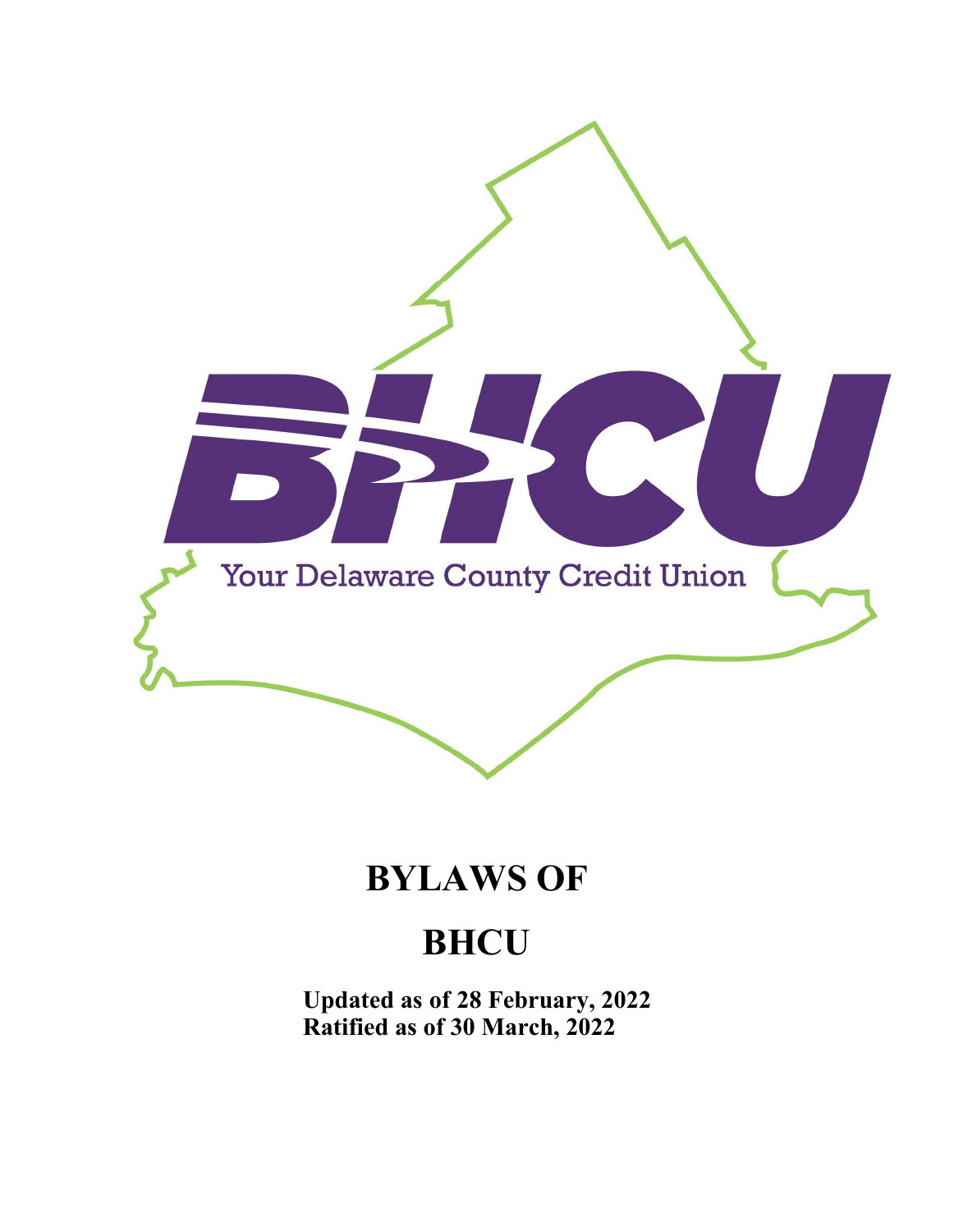### ARTICLE I

## NAME, LOCATION and BUSINESS HOURS

- Section 1. This Credit Union shall be known as BHCU.
- Section 2. The business of this Credit Union shall be transacted in any city, borough, or township, designated in the articles of incorporation of this Credit Union filed in the office of the Secretary of the Commonwealth of Pennsylvania.
- Section 3. The principal office of the Credit Union shall be located at 501 Industrial Highway, Ridley Park, Pennsylvania. The location of the principal office may be changed at any time by a resolution of the Board of Directors. Written notice of such change shall immediately be given to all members and to the Department of Banking.
- Section 4. Offices of the Credit Union shall be open for business during such hours and on such days as the Board of Directors shall determine.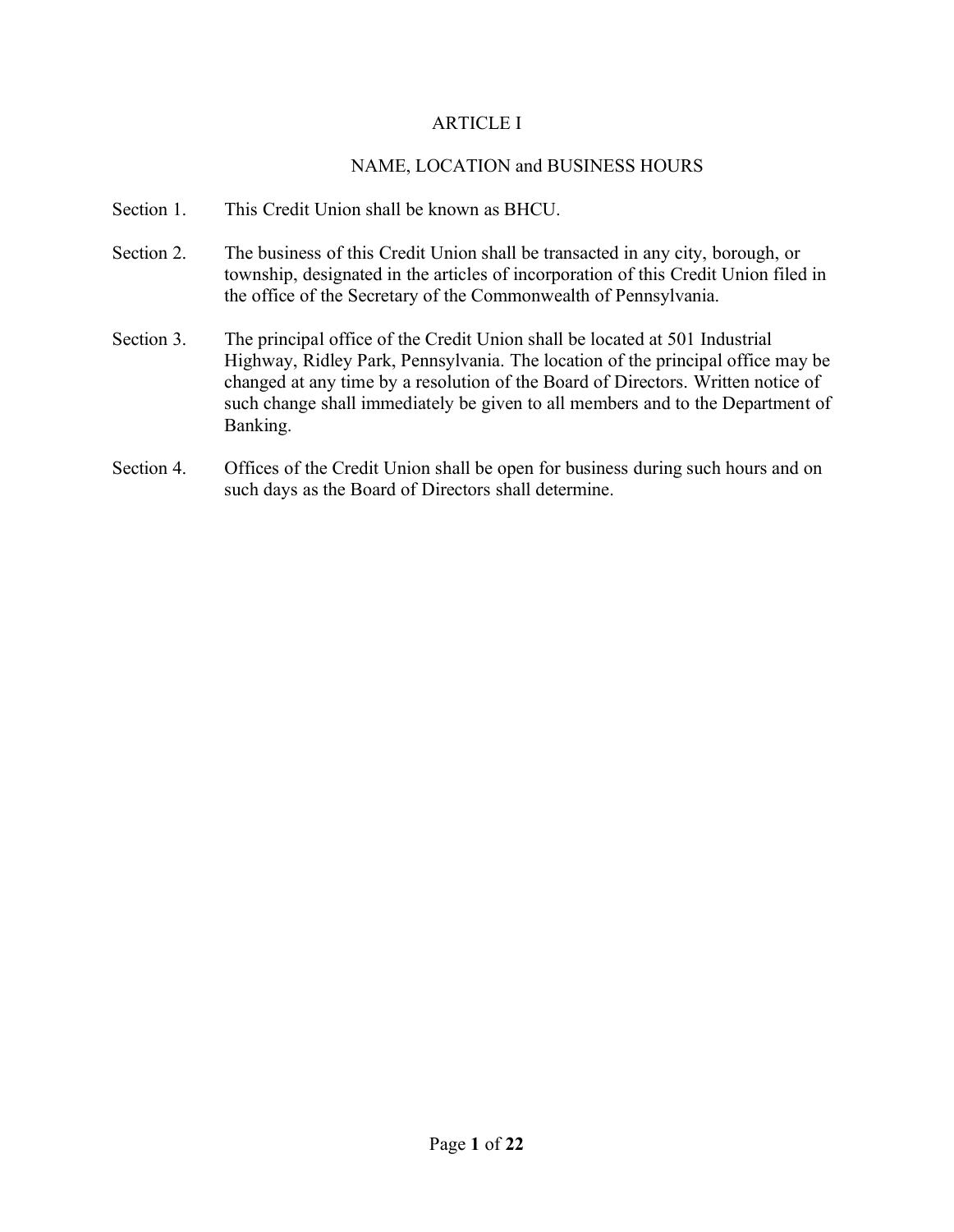## ARTICLE II

# MEMBERSHIP

- Section 1. The membership of this Credit Union shall be limited to such persons and associations as are set forth in the Articles of Incorporation files in the office of the Secretary of the Commonwealth of Pennsylvania. A member of this Credit Union is any person or association having the equivalent of one or more shares in the Credit Union standing to his/her or its credit or who has subscribed for at least one share and paid the first installment thereon.
- Section 2. Applications for membership shall be signed by the applicant, and approved by the Membership Officer or his/her designated representative, or the Board of Directors. A list of all applications approved or disapproved shall be presented to the Board monthly.
- Section 3. Every applicant elected to membership shall pay no entrance fee and shall subscribe to the purchase of not less than one share.
- Section 4. A member who leaves the field of membership of the Credit Union shall retain all rights, privileges, and obligations as provided by law.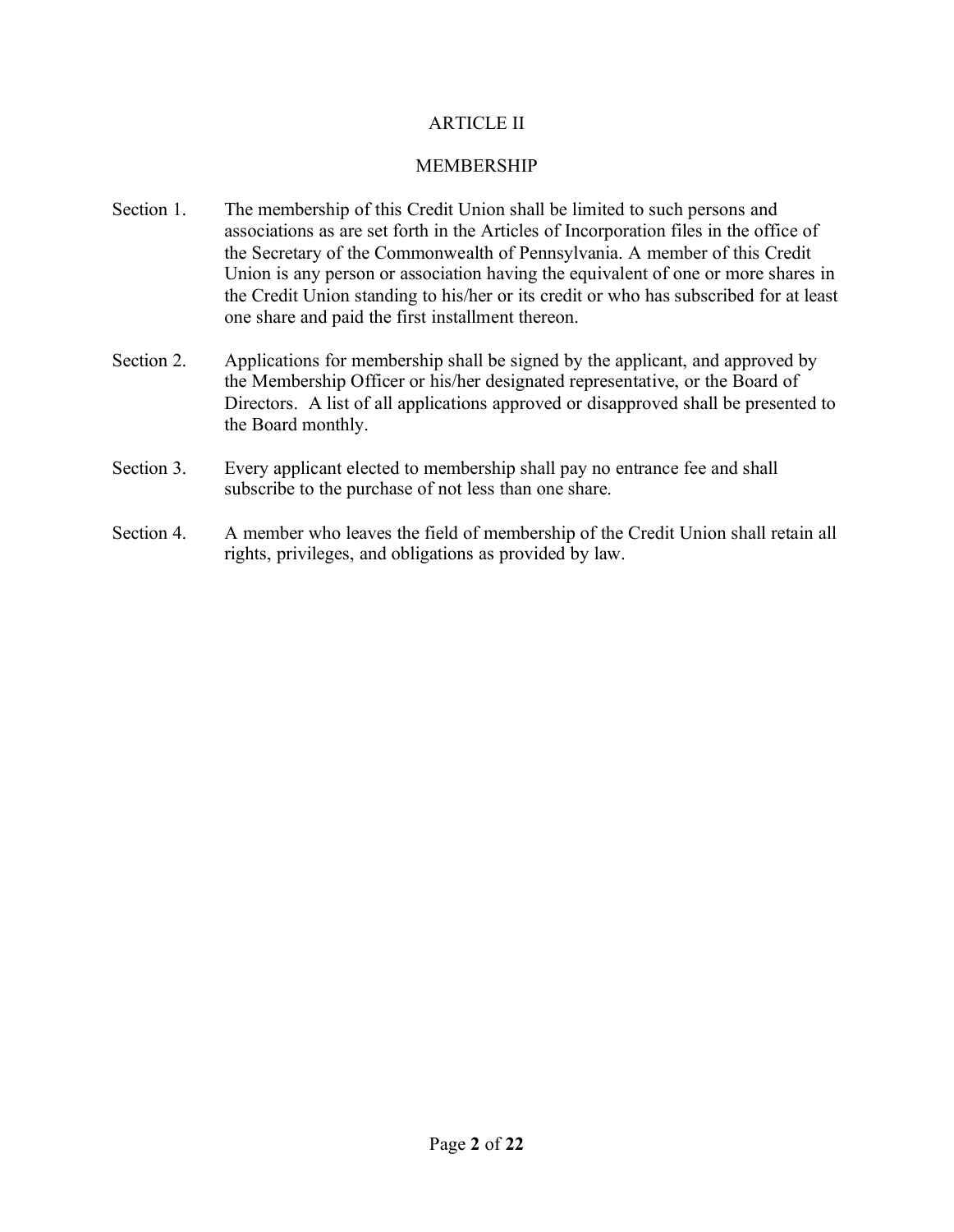#### ARTICLE III

#### MEMBERSHIP MEETING

- Section 1. The annual meeting of the members shall be held during February or March of each year.
- Section 2. Special members meetings may be called by the Chairman of the Board or the Board of Directors. Special members meetings shall be called by the Chairman of the Board upon written request of five (5%) percent of the membership not to exceed five hundred (500) members. Special members meetings held in response to the written request of an appropriate number of members shall be held within ninety (90) days of when the Chairman receives an appropriate written request for the same. Such written request shall fairly identify the reason for a special members meeting. No business other than that specified in the notice of the meeting shall be transacted at a special members meeting. Special members meetings called for by membership written request shall not be held more frequently then every 120 days.
- Section 3. Notice of all special members meetings and/or annual members meetings shall be given by the Secretary, who shall, at least five (5) days before the date of the meeting, post a notice thereof, specifying the time, place and hour of the meeting, in a conspicuous place in the office of the Credit Union. A copy of said notice shall be mailed or delivered in person to each member.
- Section 4. At annual or special members meetings, fifteen (15) members shall constitute a quorum.
- Section 5. Any item or items to be voted upon at a special members meeting shall be framed in a written ballot which shall be mailed to all members. The written ballot shall be prepared by the Board of Directors. Each member shall be permitted to vote: I) by mailing their executed ballot to the elections officer - each such ballot must be received prior to the time of the special members meetings; or II) via the internet each such internet vote must be received prior to the time of the special members meeting.

If no quorum is present, an adjournment shall be taken to a date not less than seven (7) days thereafter. Notice of adjourned meetings shall be given in the same manner as provided in Section 3 of this article for the original meeting.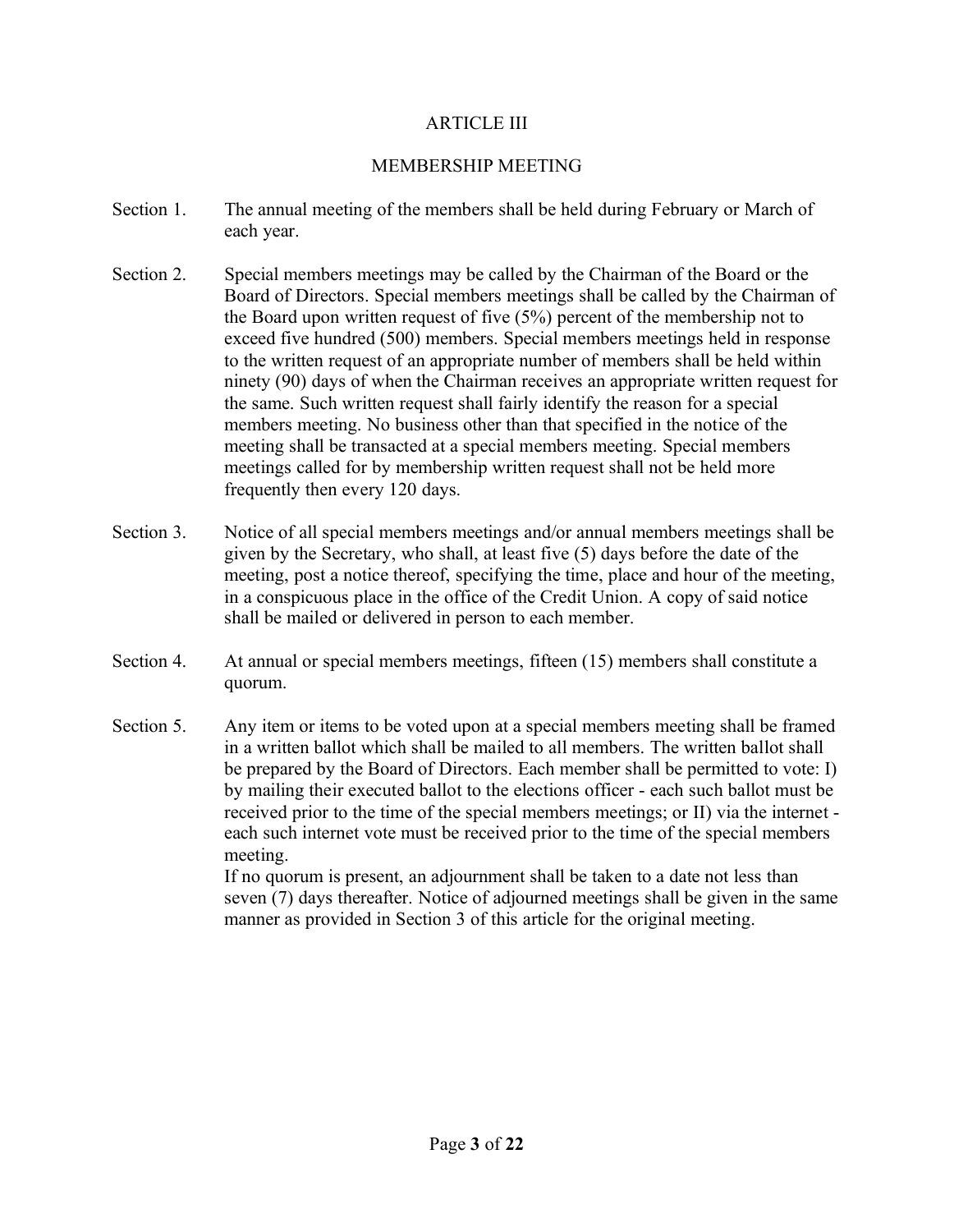Section 6. The order of business of the annual meeting of the members shall be: Roll Call Reading and Approval of Minutes of Last Meeting Report of Directors Report of Treasurer Report of Loan Officer Report of Supervisory Committee Unfinished Business New Business Elections Adjournment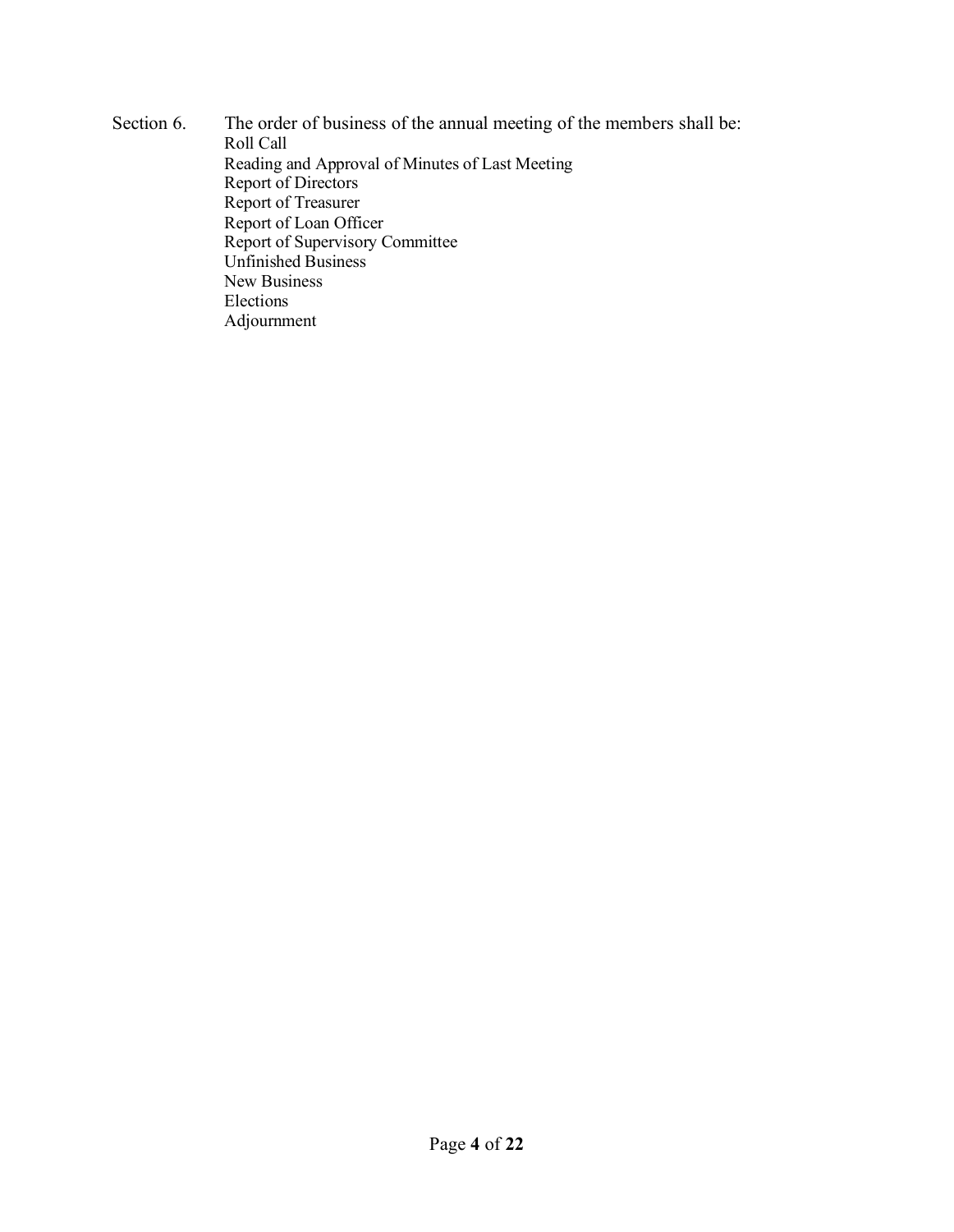#### ARTICLE IV

#### ELECTIONS

Section 1. The Chairman of the Board shall appoint a nominating committee of three (3) members at least sixty (60) days prior to the annual meeting. A member of the Credit Union Board of Directors shall not be appointed to the nominating committee if he/she is running for an elected office position serving the Credit Union. It shall be the duty of the nominating committee to nominate one or more members for each vacancy for which elections are being held. Each individual desirous of receiving the nomination of the nominating committee shall at least fifty (50) days prior to the date of the election submit a resume on a form designed by the Board of Directors to the Nominating Committee detailing their qualifications for the position sought. The nominating committee shall review the resumes of the candidates and perform any investigations as they deem necessary to arrive at a list of nominees and recommended nominees. The nominating committee shall refuse to place on the ballot any individual who is disqualified based upon the list of Board of Directors Nominating Criteria attached hereto.

> After the nominating committee arrives at its list of nominees and recommended nominees, a ballot shall be prepared by the nominating committee and shall be mailed to all Credit Union members. Each member shall be permitted to vote either I) by mailing their executed ballot to the elections officer - each such mailin ballot must be received by the elections officer via the U.S. mail at least one week prior to the time of the annual meeting or 2) via the internet - each such internet vote must be received at least one week prior to the time of the annual meeting.

> The elections officer, appointed by the Board, shall be such individual or entity who shall receive and safe keep any mail-in ballots, and deliver the same at the annual meeting. Such individual shall also be charged with counting the internet vote. Such individual shall also determine the validity of disputed ballots.

- Section 2. When the voting is closed the elections officer shall tally the vote and the results shall be announced at the annual meeting. All elections shall be by ballot except where there is only one nominee for the office. All elections shall be by plurality vote.
- Section 3. The Board of Directors shall consist of no less than nine (9) or no more than fifteen (15) members. All terms of office of all Directors shall be for three years and shall be so fixed that an equal number of terms shall expire at each annual meeting.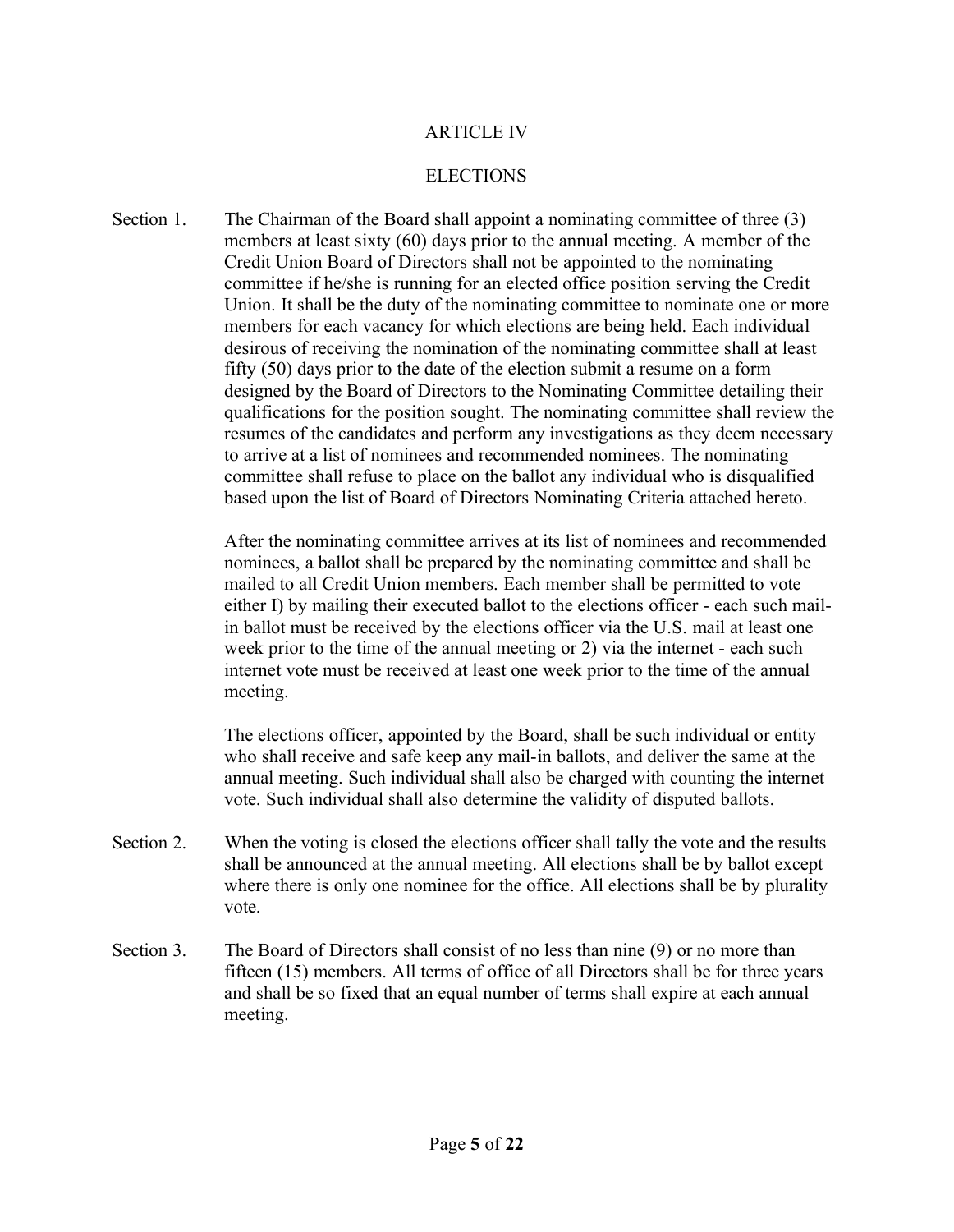Section 4. Any vacancy occurring on the Board of Directors between annual meetings shall be filled by the Board of Directors. Any Director appointed by the Board to fill such vacancy shall serve only until the next annual election. At the next annual election, a Director shall be elected to serve for the unexpired term of such vacancy.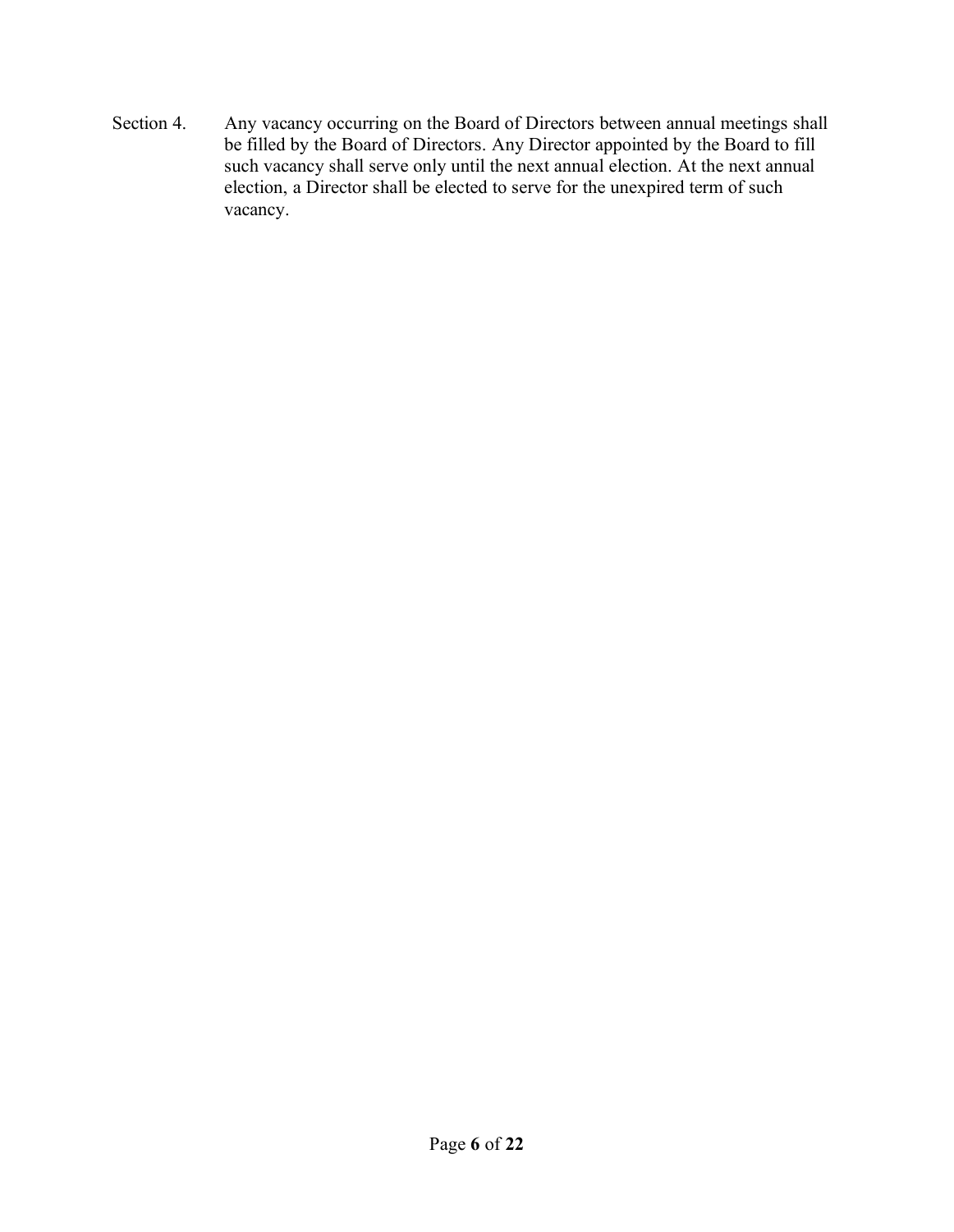#### ARTICLE V

#### DIRECTORS AND OFFICERS

- Section 1. A meeting of the newly elected Board of Directors shall be held within ten (10) days after the annual meeting of this Credit Union at which time there shall be elected from its membership a Chairman of the Board, one or more Vice-Chairmen of the Board, a Treasurer and a Secretary who shall serve for a period of one year or until successors are elected and installed. The office of Treasurer and Secretary may be held by one person.
- Section 2. The Directors may appoint from the membership one or more Assistant Treasurers.
- Section 3. The Board of Directors shall hold regular monthly stated meetings the day or date of which shall be fixed by the Board and properly recorded in the minutes. At all meetings a majority of the total directorate shall constitute a quorum. Special meetings of the Board may be called by the Chairman of the Board, and shall be called by the Chairman of the Board upon written request of three (3) members of the Board.
- Section 4. The Board of Directors shall have general management of the affairs of the Credit Union and shall fulfill the duties and have such other authority as is provided by law. The Board shall designate the depository banks of the Credit Union and the persons who shall have control, with the Treasurer, of the securities of the Credit Union. The Board shall at all times have free access to the books and records of the Credit Union.
- Section 5. If a Director fails to attend monthly stated meetings of the Board for three (3) consecutive meetings or a total of four (4) stated meetings in a calendar year, his/her office may be declared vacant by a two thirds majority of the entire Board and the vacancy filled as provided by law. During the absence of any officer from a meeting of the Board, the Board may appoint another of its members to act temporarily in his/her stead.
- Section 6. The Chairman of the Board shall preside at meetings of the members and of the Board of Directors, shall countersign all checks, notes and drafts drawn by the Credit Union only if in excess of the highest maximum loan amount in effect, and shall have such other powers and perform such duties as are generally exercised by and appertain to the office of the Chairman of the Board, or as may be assigned by the Board of Directors.
- Section 7. A Vice-Chairman of the Board shall perform the duties of the Chairman in the event of the absence or disability of that officer and such other duties as the Board of Directors may assign.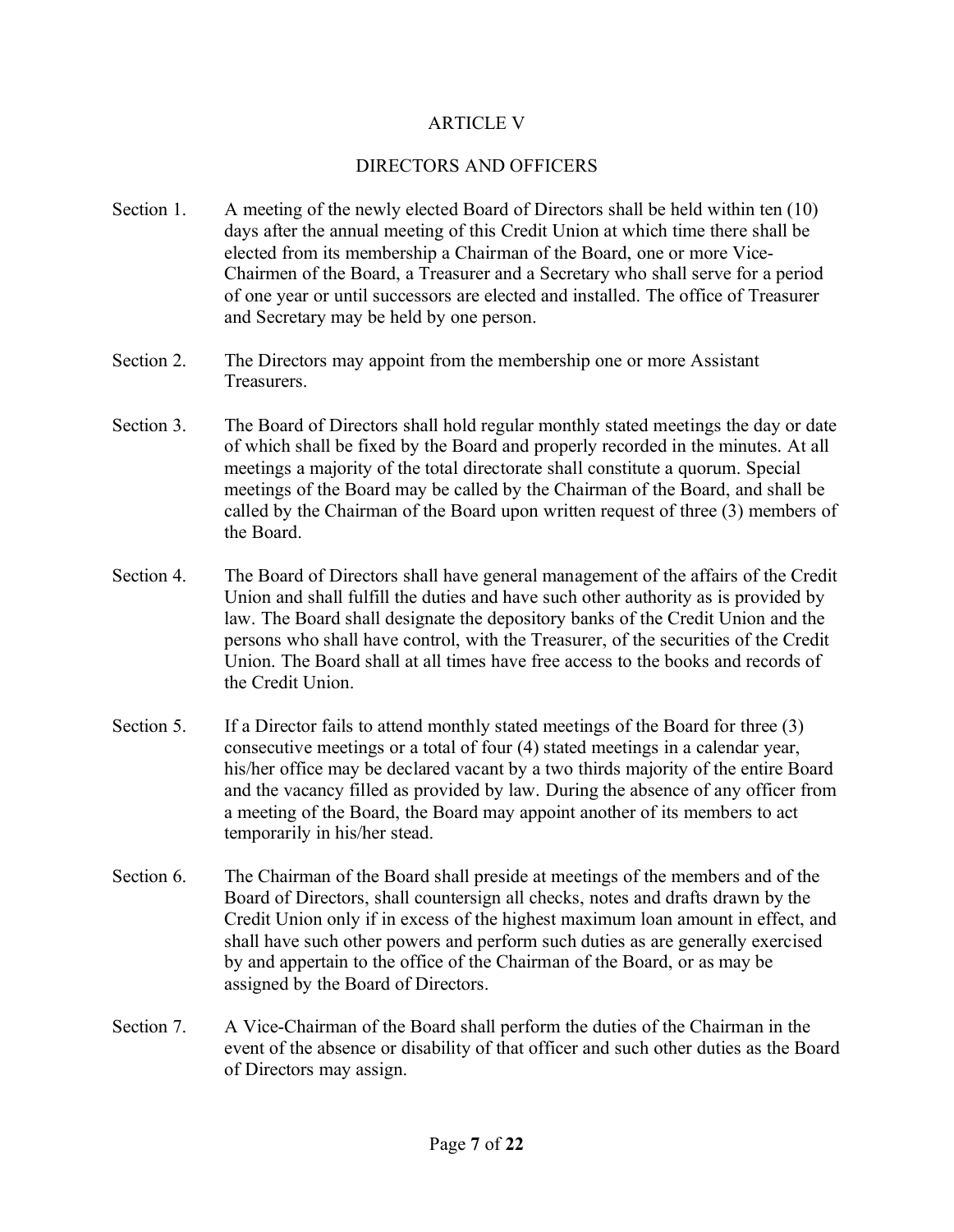Section 8. The Treasurer shall have such duties and authority as are generally exercised by and appertain to his/her office or as may be assigned by the Board of Directors.

> The Board of Directors shall be responsible for ascertaining that the surety bond is maintained at least at the minimum level required by law.

- Section 9. A President/Chief Executive Officer, reporting to the Board of Directors, shall be the active manager of the Credit Union. He/she shall oversee the keeping of proper books of account satisfactory to the Department of Banking. He/she shall prepare a financial statement and statistical report showing the condition of the Credit Union as of the close of each month, and shall be posted within fifteen (15) workdays after the close of each month in a conspicuous place in the office of the Credit Union where it shall remain until replaced by the statement of the succeeding month.
- Section 10. In the event of the emergency absence of the CEO, the BOD' shall meet and appoint an acting CEO. If the BOD designee cannot fill the position, then the BOD will take the necessary steps to provide for the duties and responsibilities of the CEO until such time as the CEO returns or a new CEO is named. Surety bond coverage for the acting CEO shall be the same as the President/Chief Executive Officer.
- Section 11. The Secretary shall keep a correct record of all meetings of the members and of the Board of Directors. He/she shall give notice of all meetings of the members in the manner provided by the bylaws and shall perform such other duties as are generally exercised by and appertain to his/her office or as may be assigned by the Board of Directors.
- Section 12. The Board of Directors shall authorize the CEO to appoint a Membership Officer(s) from the staff of the Credit Union.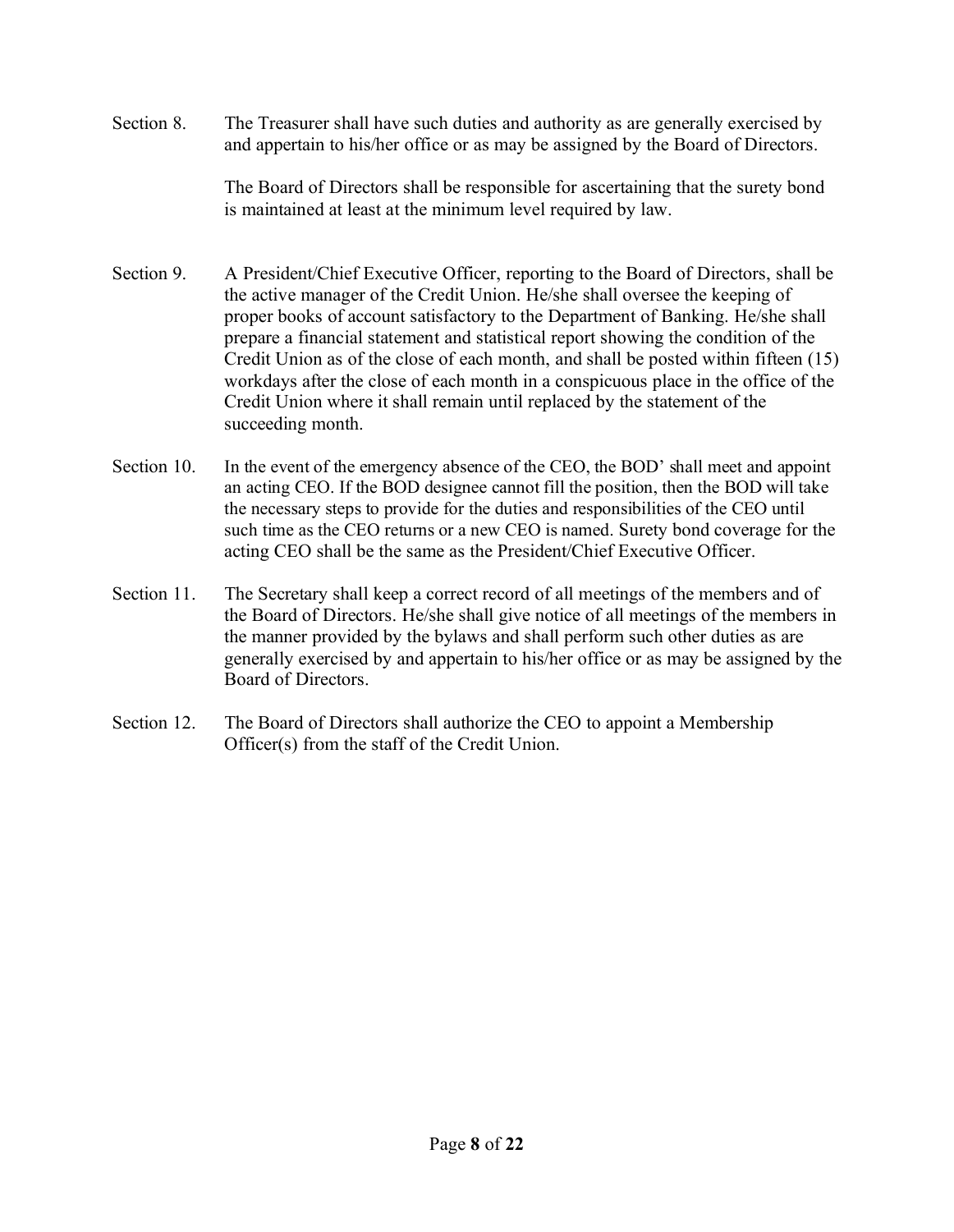#### ARTICLE VI

#### SUPERVISORY COMMITTEE

Section 1. The Supervisory Committee shall be appointed by the Board, selected from the membership of the Credit Union, and consist of not less than three members nor more than five members. No BHCU Board of Director or employee of BHCU, may be appointed to the Supervisory Committee.

> The regular term of office of a member of the Committee shall be three years, commencing at the next Annual Meeting of BHCU membership ("Annual Meeting"). The Board shall ensure, however, that approximately an equal number of regular terms expire at each Annual Meeting.

> The Committee members shall choose from among themselves a Chair and a Secretary. The offices of Chair and Secretary may be held by the same person. The Secretary shall keep a record of all meetings of the Supervisory Committee and prepare, maintain, and have custody of the records of all actions taken by the Committee. These reports and records shall become part of the records of the Credit Union.

Upon expiry of a member's term of office, the member may be reappointed by the Board for a further term. Any vacancy on the Committee will be filled as soon as possible through appointment by the Board of a new member to serve until expiry of the regular term.

- Section 2. The Supervisory Committee of BHCU supports the Board of Directors in fulfilling its oversight responsibilities for the following:
	- $\triangleright$  Integrity of financial reporting;
	-
	- $\triangleright$  Compliance with legal and regulatory requirements;<br> $\triangleright$  Appointment and supervision of independent auditor Appointment and supervision of independent auditors;
	- $\triangleright$  Oversight of internal audit functions;
	- $\triangleright$  Evaluation of internal controls and operational risk management.

A Supervisory Committee shall ensure that a comprehensive annual audit is completed by an outside CPA firm, assessing the financial affairs of the credit union. The audit shall include a written report as required by PA Title 17 and CFR Title 12, Chapter VII, Subchapter A, Part 715 and shall submit a report of the audit to the BHCU CEO and Board of Directors.

Section 3. The Committee shall convene a minimum of once each quarter per calendar year and may meet more frequently if needed. All Committee members need to attend a minimum of two quarterly scheduled meetings per year. Meetings may be attended in person, or virtually.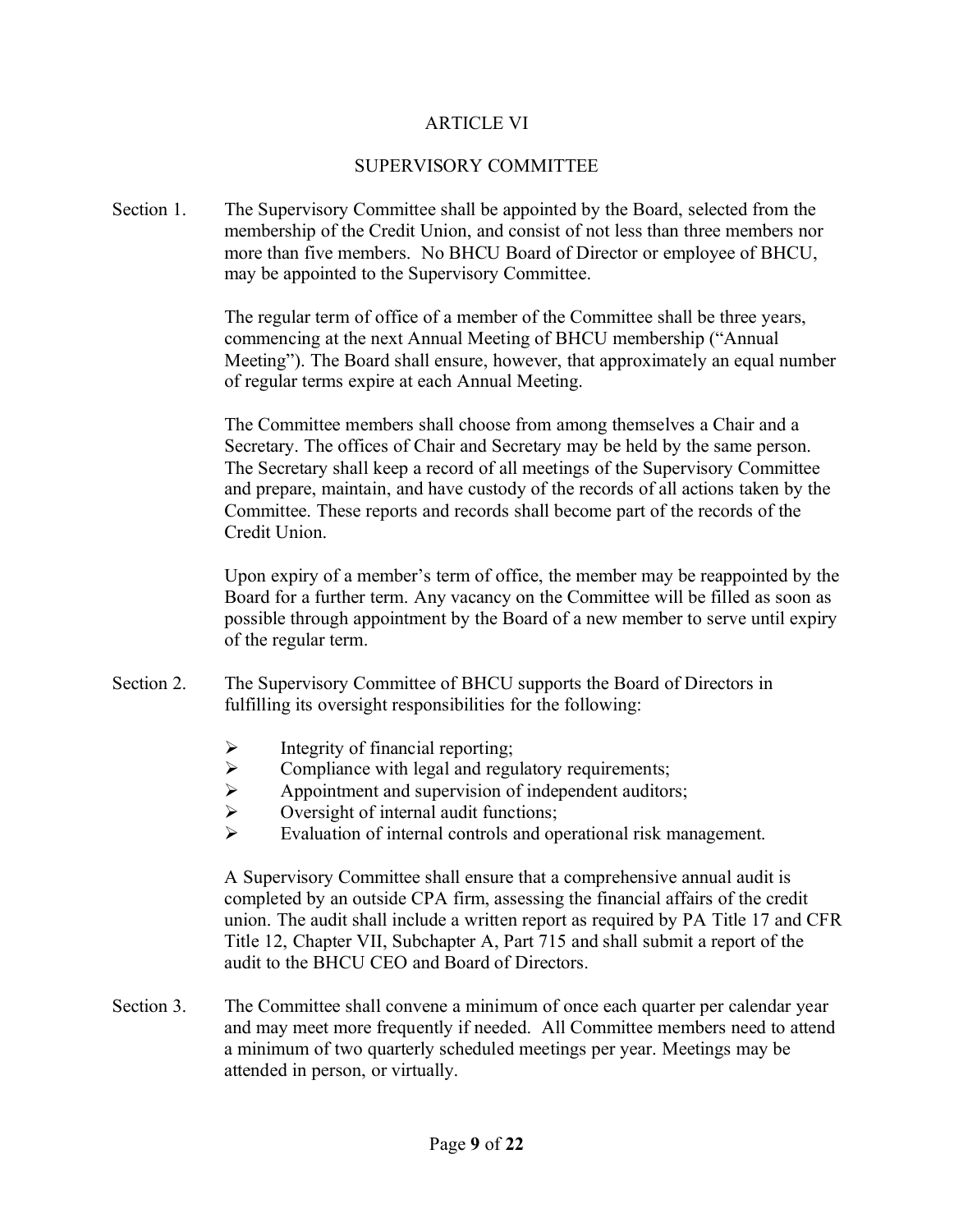Meeting agendas and minutes will be prepared and distributed based on an agreed upon timeframe. Roberts Rules of Order will be the meeting protocol.

Section 4. The Committee shall have the sole authority to retain or terminate consultants to assist the Committee in the fulfillment of its duties. The Committee shall have sole authority to determine the terms of engagement and the extent funding is necessary for payment to any counsel, advisor, consultant or other professional retained to advise the Committee. The Committee also shall have sole authority over ordinary administrative expenses that are necessary or appropriate in carrying out its duties.

> The BOD will provide the Supervisory Committee with an annual budget to perform their duties. If that budget is to be exceeded, they must get pre-approval from the BOD for additional funds.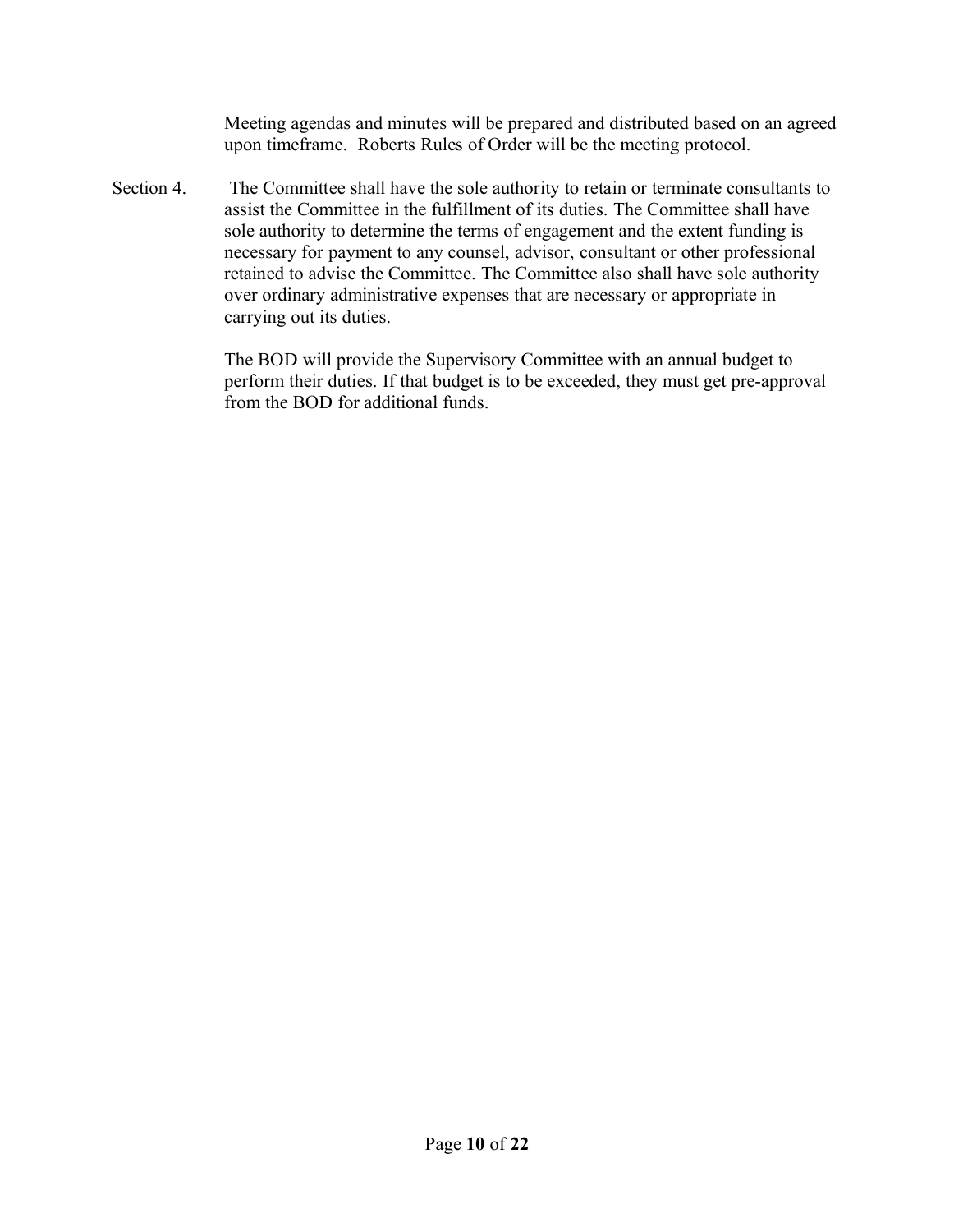#### ARTICLE VII

#### LOANS TO MEMBERS

- Section 1. Loans shall be made only for the purpose and upon the conditions by law provided and only to the members by law permitted to borrow.
- Section 2. A Credit Union may make loans to its members only. Loans must be for a purpose deemed by the Loan Officer to be provident or for productive purposes, and must be made subject to the conditions contained in the bylaws. A borrower may repay his/her loan, in whole or in part, any day the office of the Credit Union is open for business. A director, officer, or member of any committee may only borrow from the Credit Union in which he/she holds office, an amount not exceeding the unsecured loan limit as prescribed by law, plus the member's shareholdings or the unpledged and free shares of another member of this Credit Union pledged as security for such loan. In no case shall the loan exceed the legal limit. He/she shall have the same mortgage borrowing privilege as defined by law. No director, officer, or member of any committee may endorse a loan granted by the Credit Union in which he/she holds office.
- Section 3. Applications for loans shall be in writing, shall state amount of loan, purpose of loan, security offered on loan, amount outstanding to the credit of the borrower and each co-maker or endorser on the books of the Credit Union at the time of application, existing liability of the borrower, co-maker or endorser at the time of application, and such other information as the Loan Officer shall be prescribed. Applications for loans shall be approved as provided by law.
- Section 4. Loans shall be evidenced by a note signed by the borrowing member and such other person or persons as may have been required as co-makers or endorsers by the Loan Officer. The note shall be filed with the application as a record of the Credit Union and the note shall be returned to the borrower upon final payment of the loan, but the application shall remain in possession of the Credit Union and shall be filed with its records.
- Section 5. The rate of interest charged on loans shall be established by Board of Directors and shall not exceed the rate fixed by law. A loan may be repaid in full at any time.
- Section 6. The Board of Directors may authorize the charging of a fine when any installment payment is overdue to the maximum extend provided by law.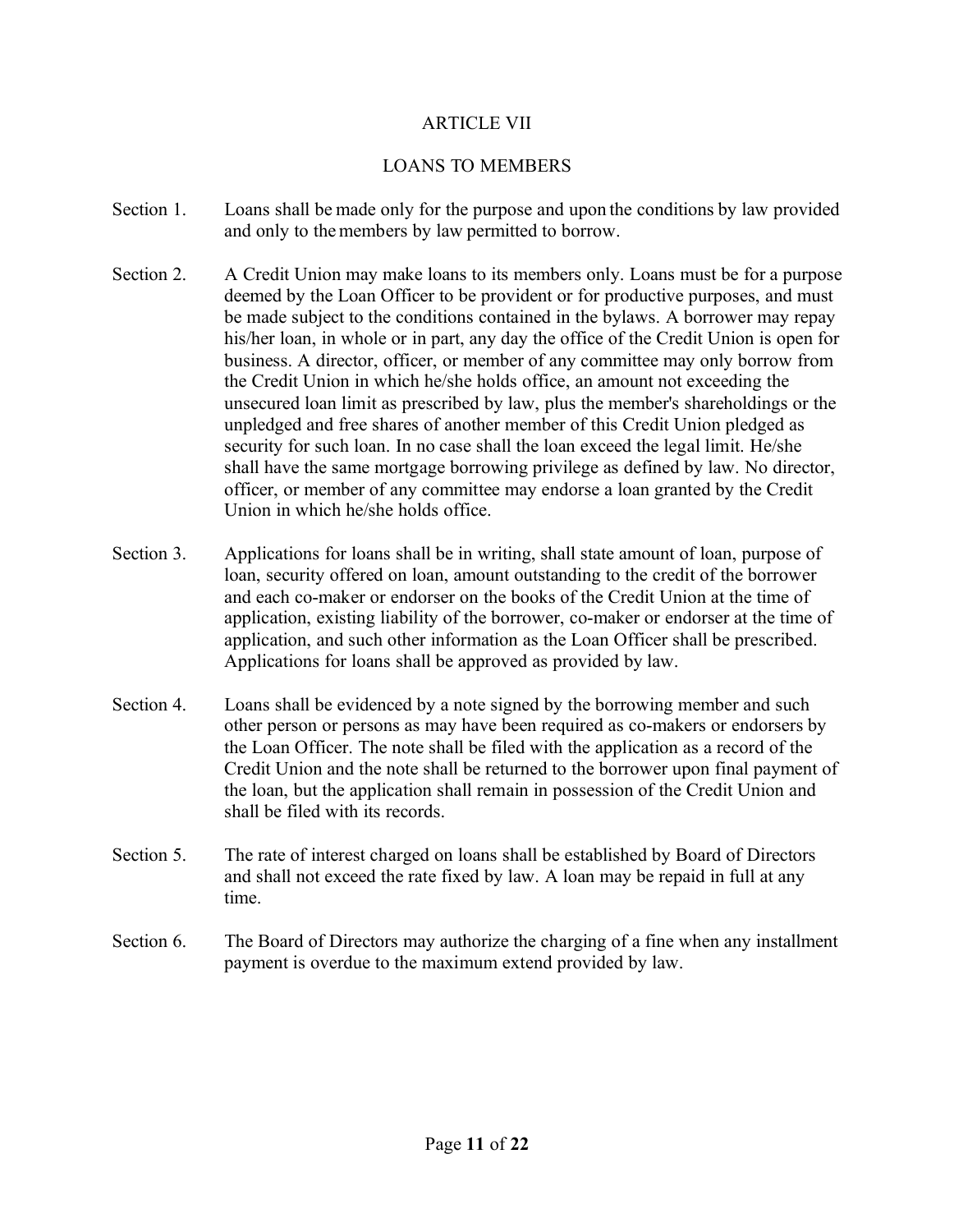#### ARTICLE VIII

#### SHARES

- Section 1. Shares in this Credit Union shall have a par value as designated in its articles of incorporation.
- Section 2. Shares may be paid in cash when subscribed or may be paid in installments.
- Section 3. The maximum amount or number of shares which may be purchased or subscribed by any member shall be determined from time to time by the Board of Directors.
- Section 4. Shares may be purchased or subscribed for in the name of a minor child of a member. Shares may be purchased or subscribed for by a member as trustee for any person designated by such member. Shares may be purchased or subscribed for by a member in joint tenancy with right of survivorship with any person designated by such member. No such minor, beneficiary, or joint tenant may vote, hold office or borrow from the Credit Union unless he/she is otherwise a qualified member.
- Section 5. Shares or the money paid in on subscribed shares may be withdrawn at any time the office of the Credit Union is open for business; provided, however that the Board of Directors may require a notice of withdrawal not exceeding sixty (60) days. When the demand for withdrawal is greater than the funds available, such withdrawal shall be paid in the order in which received as funds become available. Applications for withdrawal shall be made in writing in the form prescribed by the Board of Directors.
- Section 6. Every share shall be subject to an automatic lien for the payment of any indebtedness due the Credit Union by the owner thereof as maker, co-maker or endorser on any loan due the Credit Union which lien shall be enforceable against such share by the forfeiture and cancellation thereof by resolution of the Board of Directors and the application of the proceeds or so much thereof as may be necessary to pay the amount due the Credit Union.
- Section 7. No charge shall be made for withdrawal or cancellation of shares.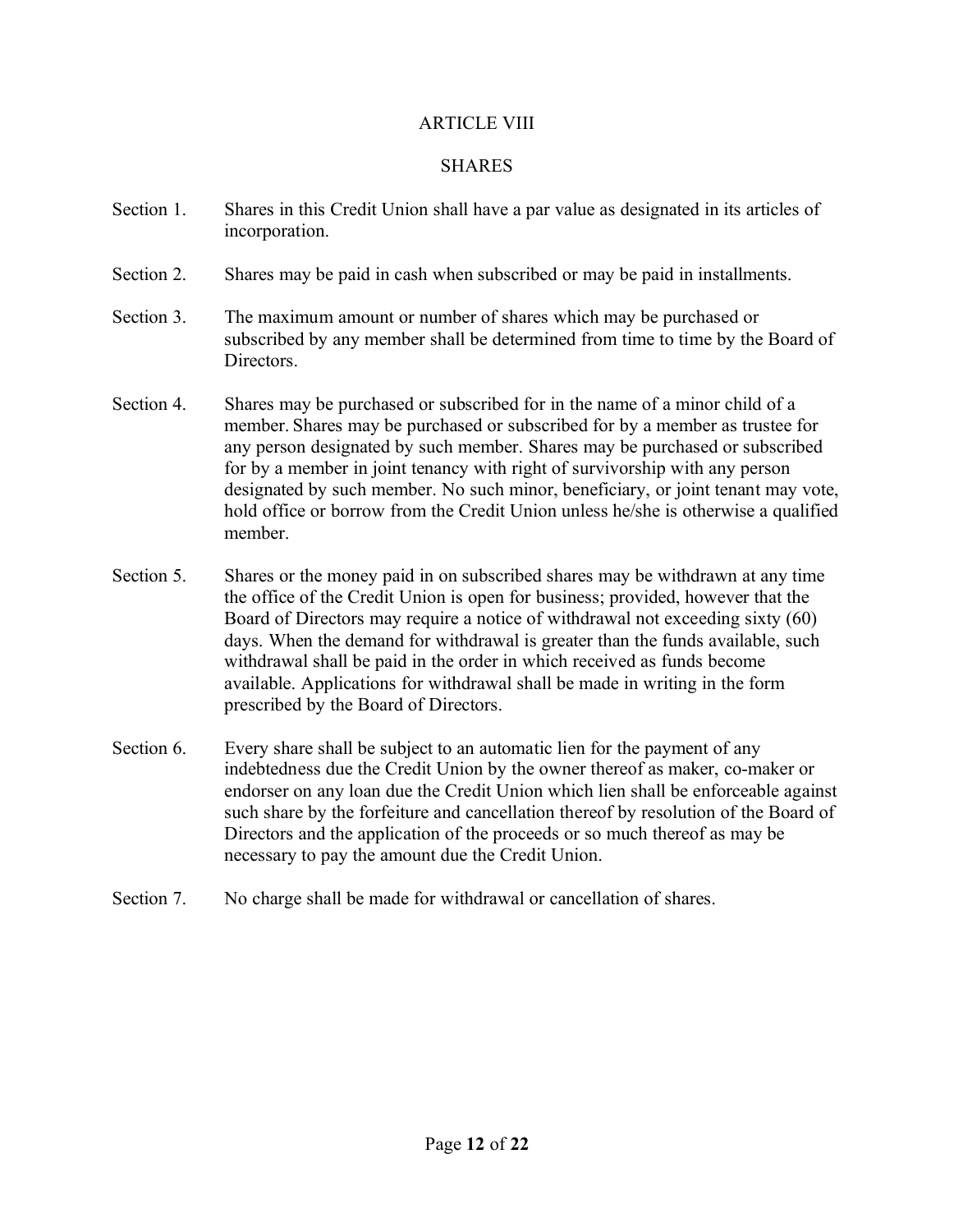#### ARTICLE IX

#### DIVIDENDS

- Section 1. The Directors of the Credit Union may declare dividends from net earnings, which dividend shall be paid on all shares outstanding at the end of the stated period. No dividend shall be paid that will cause the credit union's capital classification to fall below adequately capitalized under PA Department of Banking regulations.
- Section 2. Dividends shall be paid on all shares. On shares which have become fully paid during the dividend period, the dividend to be paid shall be calculated from the first of the month following such payment in full.
- Section 3. Within the discretion of the Board of Directors, payments on all shares which are made within the first five (5) days of a month may be entitled to dividends for the full month in which such payment is made.
- Section 4. The Board of Directors may authorize an interest refund to be paid to all eligible borrowers and or savings. Such interest refunds, if authorized, must be declared by the Board of Directors. Refund approval must be authorized by the PA Department of Banking. Such interest refund may be distributed in the manner provided by the Board of Directors. No interest refund shall be paid that will cause the credit union's capital classification to fall below adequately capitalized under PA Department of Banking regulations.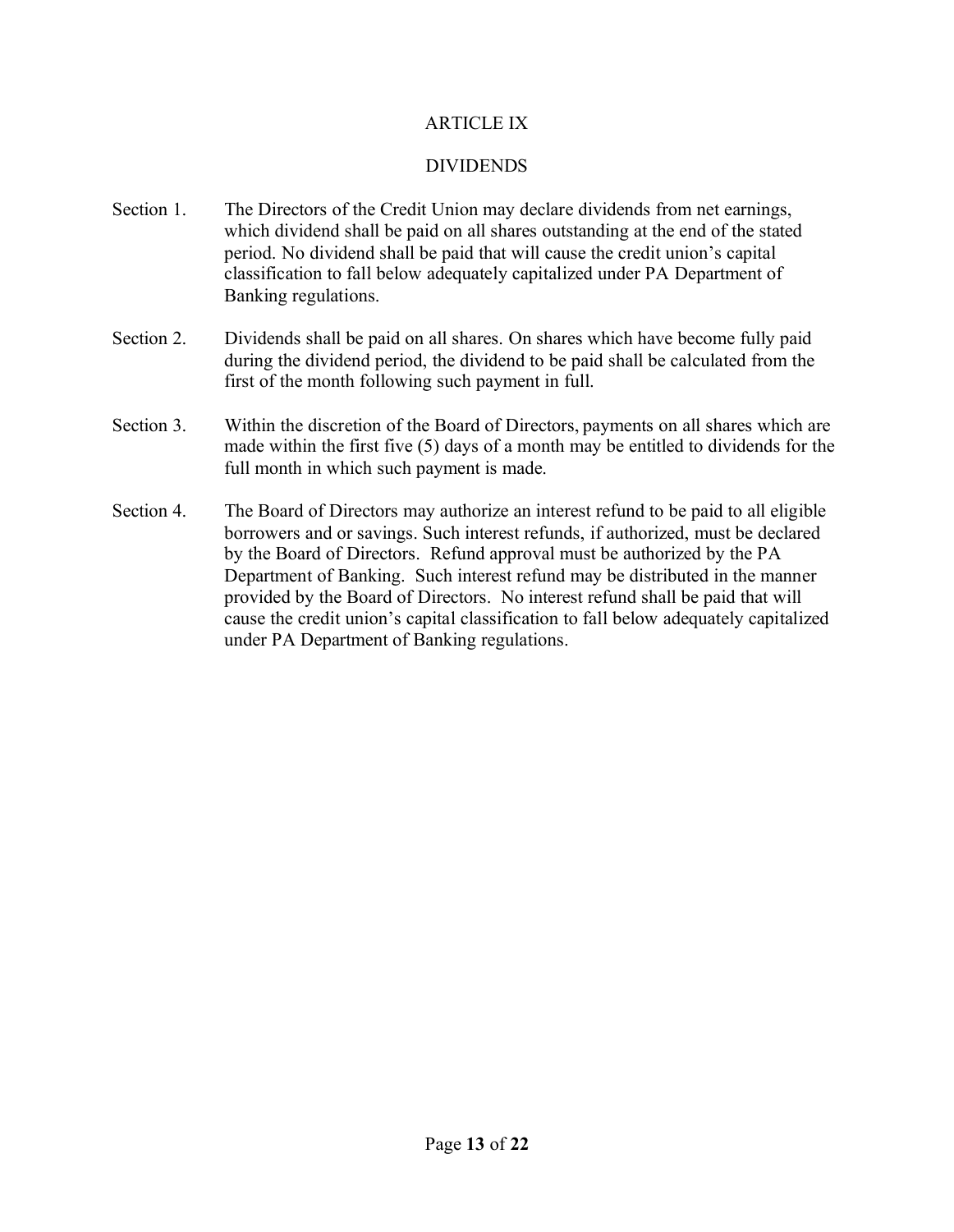#### ARTICLE X

#### RESERVES

Section 1. A reserve fund shall be established and maintained in accordance with existing law. Uncollectible loans shall be charged to the Reserve Fund upon approval of the Board of Directors, or as otherwise required by the Department of Banking as provided by law. Uncollectible loans shall be deducted from current earnings prior to determination of dividends if no funds are in the reserve account.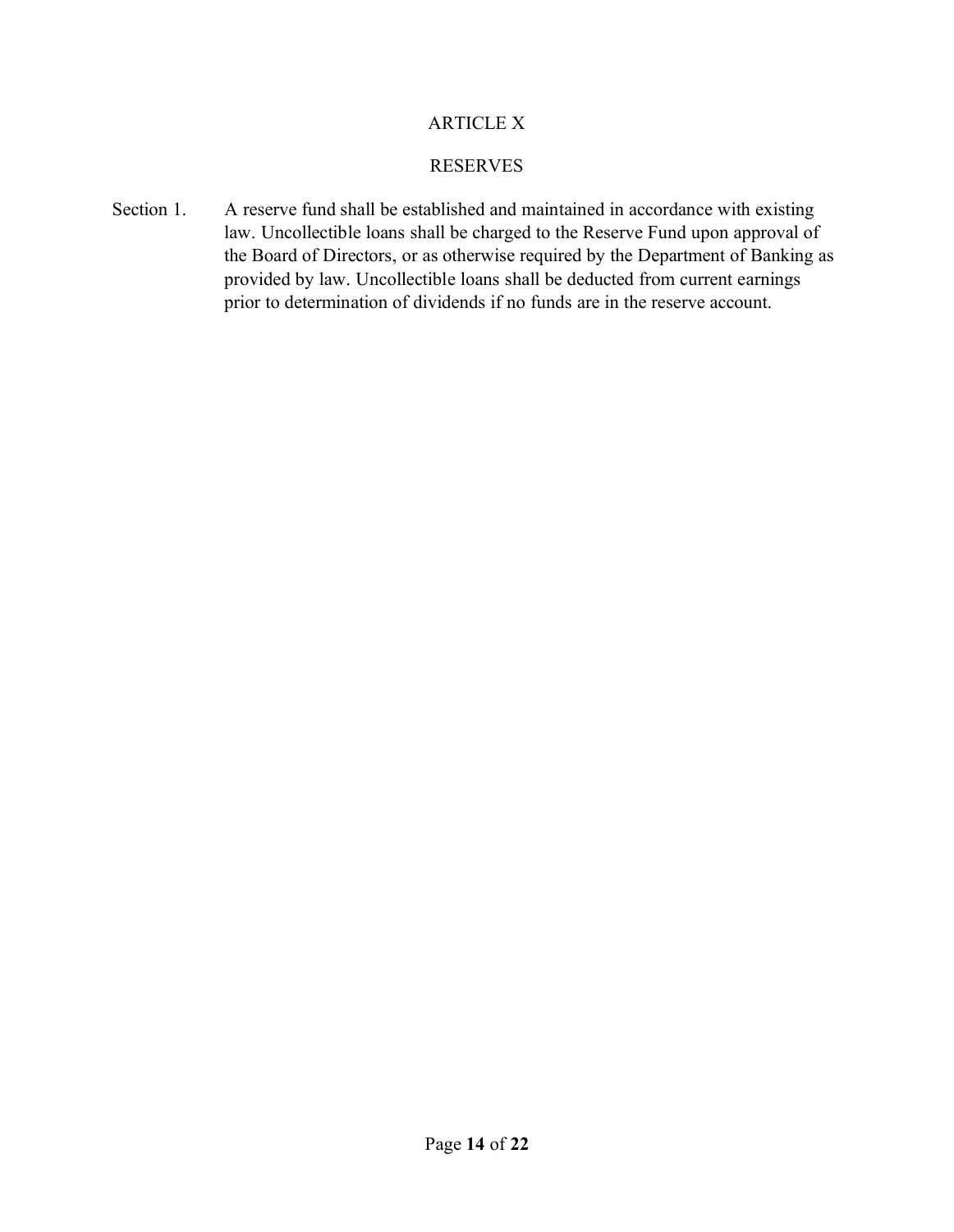# ARTICLE XI

# EXPULSION

Section 1. A member may be expelled from membership in the Credit Union in the manner provided by law.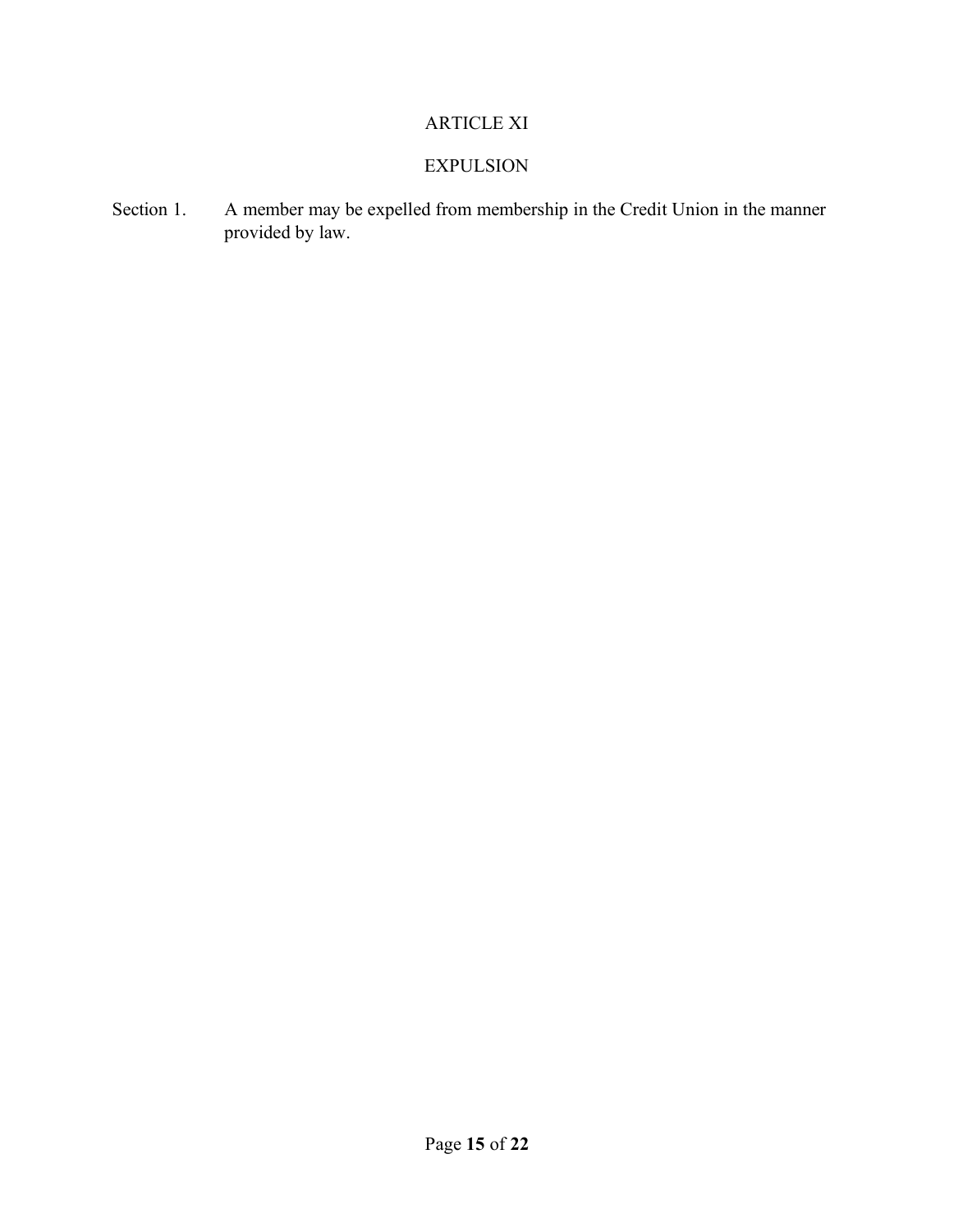# ARTICLE XII

# DISSOLUTION

Section 1. This Credit Union may be dissolved at any time in the manner provided by law.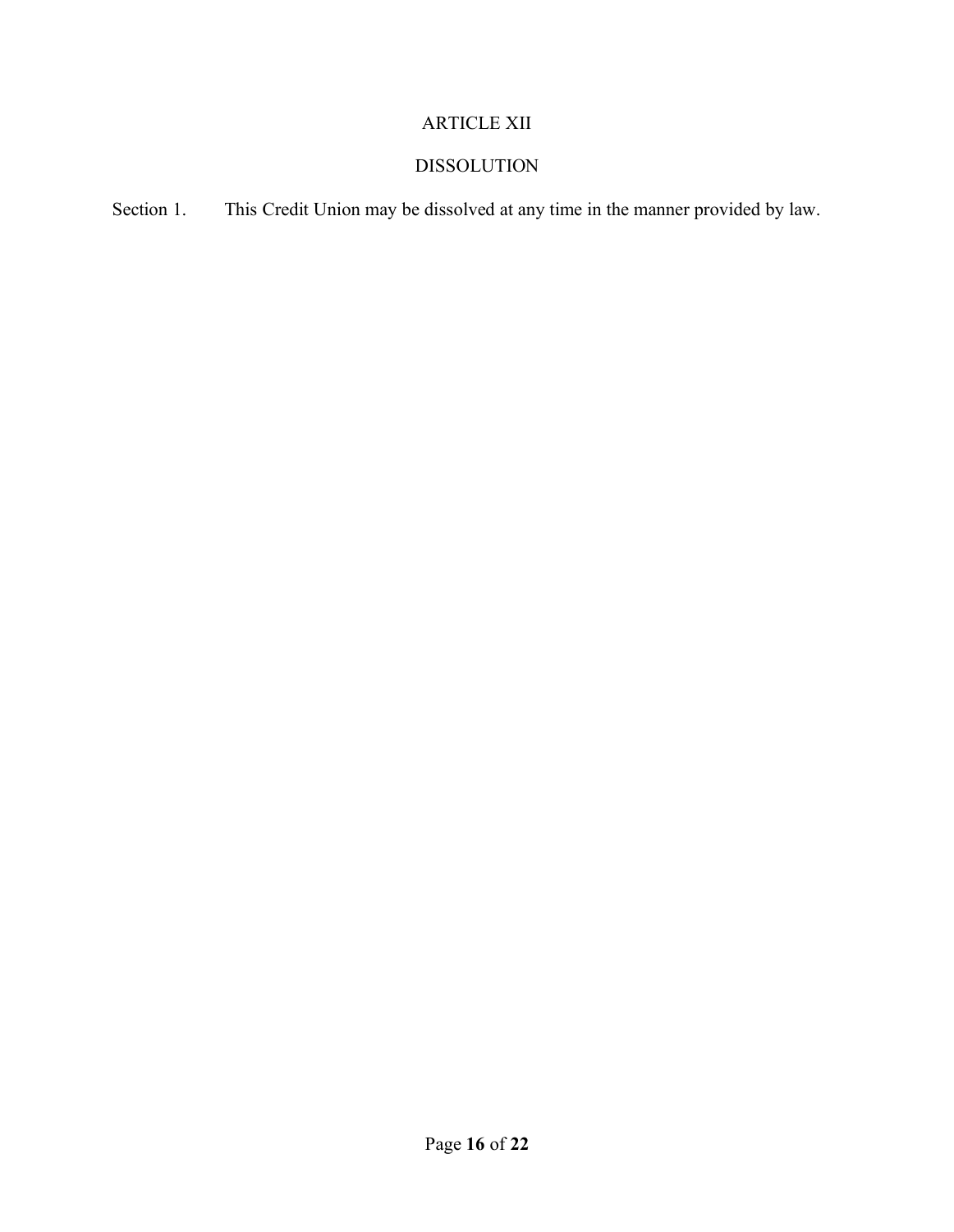# ARTICLE XIII

#### AMENDMENTS

Section 1. These bylaws may be altered, amended or repealed as provided by law. All bylaw amendments shall be forwarded to the Department of Banking in duplicate for final approval.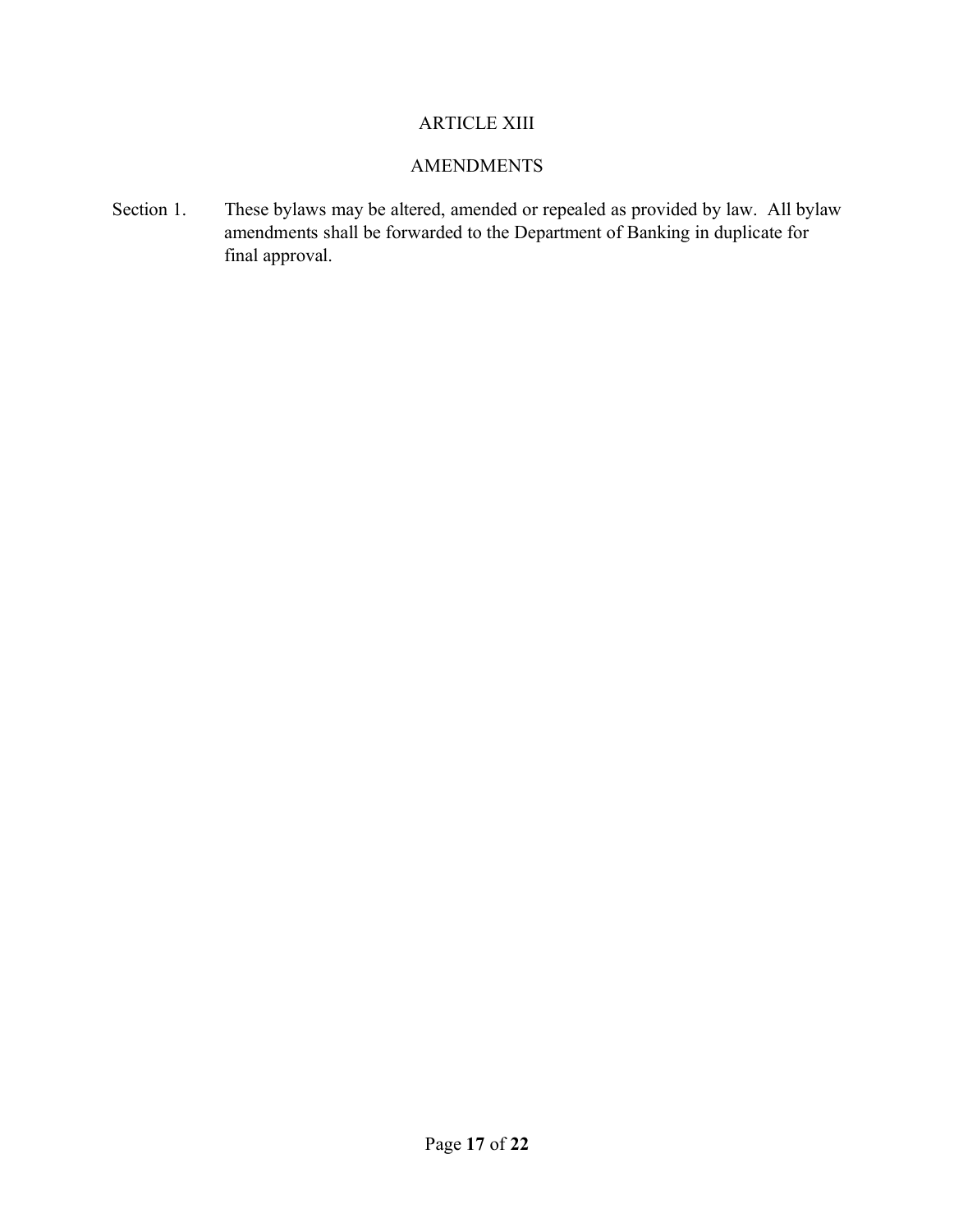# BHCU BOARD OF DIRECTORS

# NOMINATING COMMITTEE CRITERIA

- 1. No one shall be placed upon the ballot by the Nominating Committee if that individual has a criminal conviction within the ten (10) years prior to the date nominations are made.
- 2. No one shall be placed upon the ballot by the Nominating Committee if that individual is not able to be bonded by the Credit Union's current bonding company.
- 3. No one shall be placed upon the ballot by the Nominating Committee to the extent that within seven (7) years prior to the date for nominations that individual has had charge-offs, delinquencies, and/or has filed bankruptcy.
- 4. No one shall be placed upon the ballot by the Nominating Committee unless that individual has obtained a high school diploma or its equivalent.
- 5. No one shall be placed upon the ballot by the Nominating Committee unless such individual is a member in good standing of BHCU.
- 6. No one shall be placed upon the ballot by the Nominating Committee unless such individual shall agree to sign an authorization permitting the Committee to perform a credit check and/or otherwise investigate an applicant's background
- 7. No one shall be placed upon the ballot by the Nominating Committee to the extent such individual shall give false, misleading, and/or inaccurate information to the Nominating Committee about that individual's qualifications.
- 8. No one shall be placed upon the ballot by the Nominating Committee unless such individual has filled out a Board of Directors application, a copy of which is attached hereto.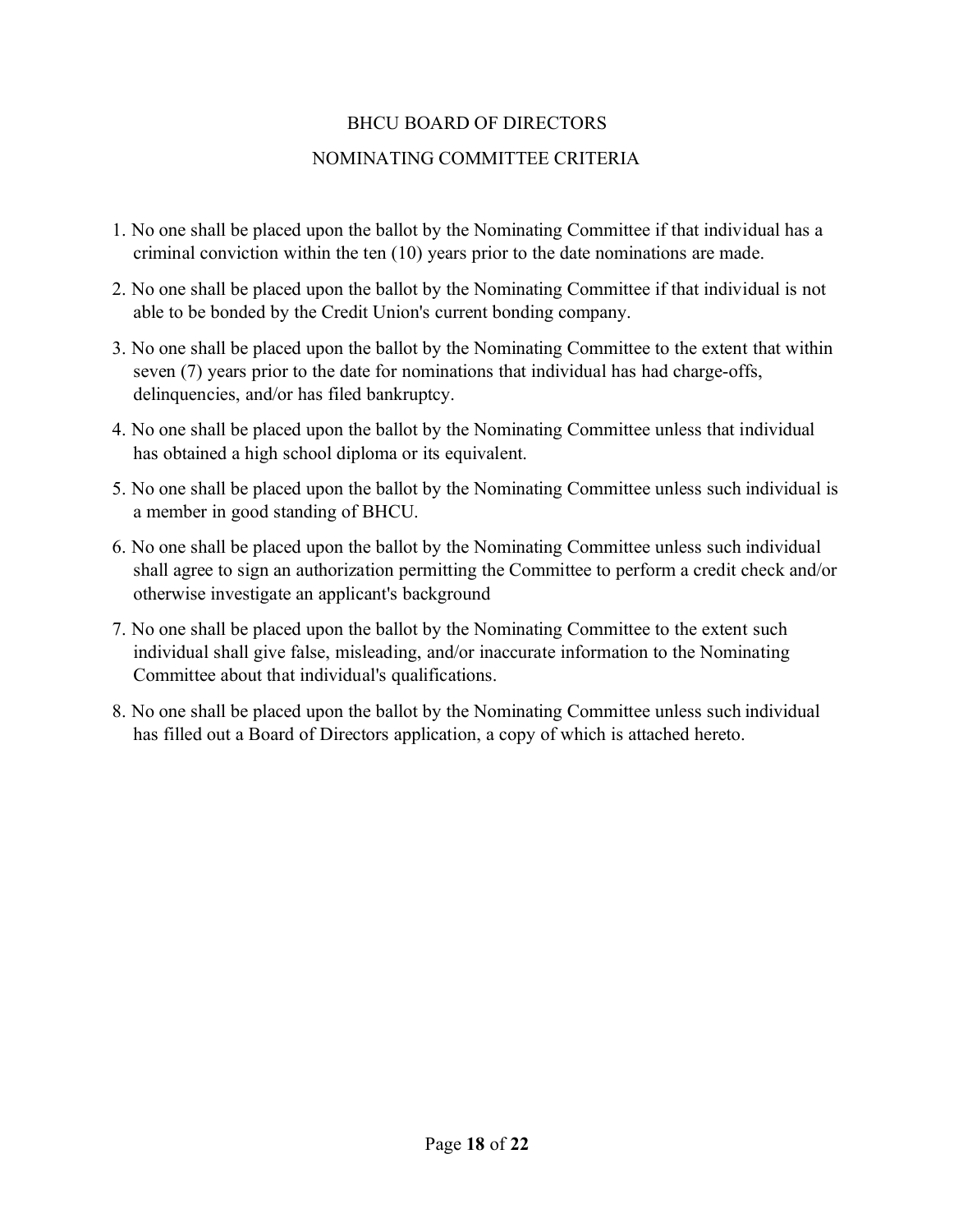## APPLICATION

- 1. Full Name:
- 2. Address (Current and for the last ten years):
- 3. Social Security Number:
- 4. What is the highest grade you completed in school?
- 5. Did you graduate from High School? If so, please state where you graduated from and the year of graduation.
- 6. Have you obtained the equivalent of a High School diploma? If so, please state when you received it and how it was obtained?
- 7. Employment (Please provide names of employers and addresses of employers for each job held for the past ten years):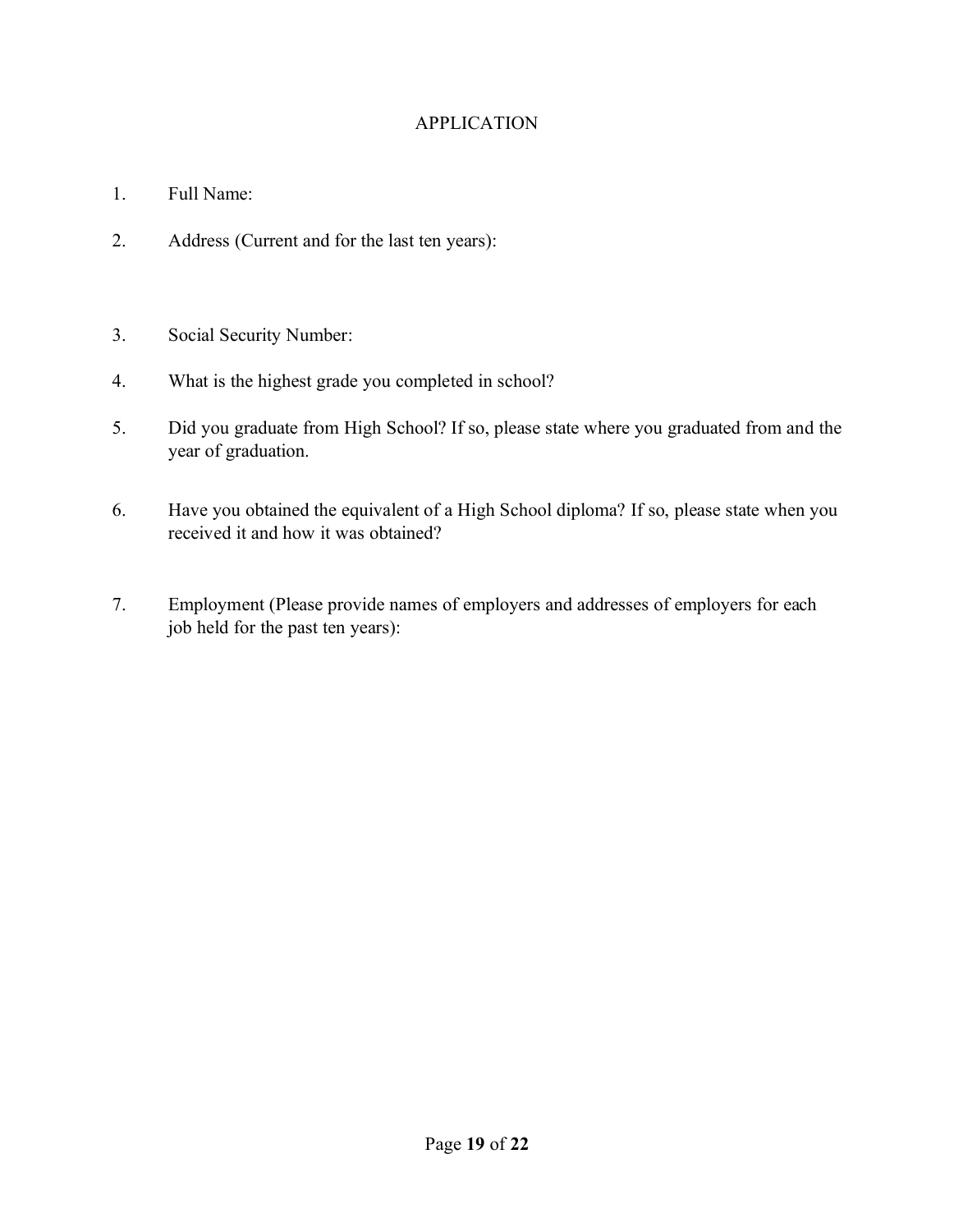8. Please provide a statement of all your experience, education and attributes which you believe qualify you for the position sought.

9. Please state why you would like to be a Board Member.

10. Have you ever been arrested? If so, please specify the circumstances around the arrest, including the ultimate disposition, the date of arrest, the place of arrest, and final disposition.

11. Have you ever been convicted of a crime? If so, please specify when and where the conviction occurred and what the crime was?

12. Have you ever been turned down for bonding approval? If so, please provide the circumstances.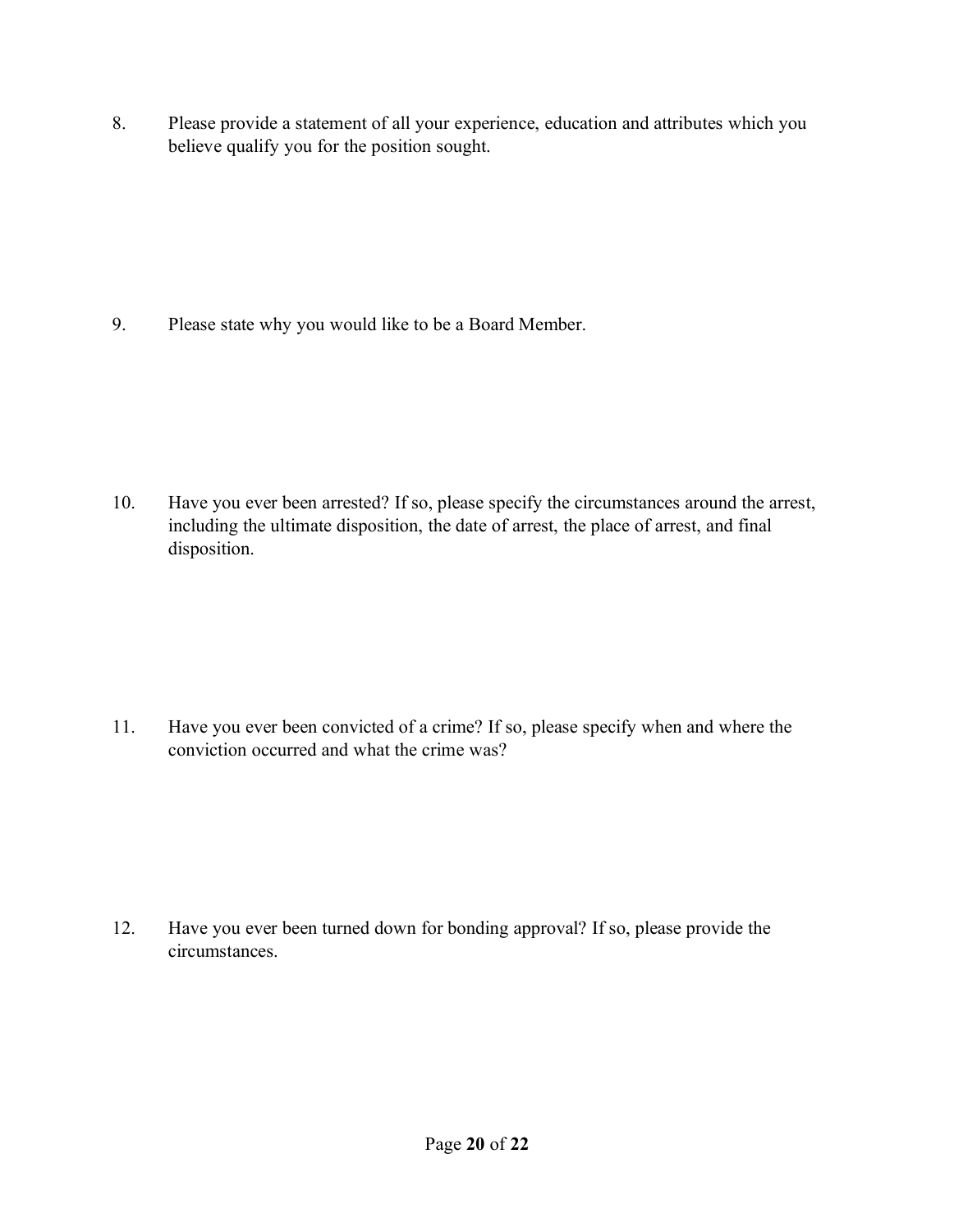13. Do you believe there to be any reason that you would currently be unable to be bonded?

14. Are you currently or have you been in the past seven (7) years delinquent or in arrears on any loans? Please provide specifics.

15. Have you in the past seven (7) years filed for bankruptcy? If so, please provide specifics.